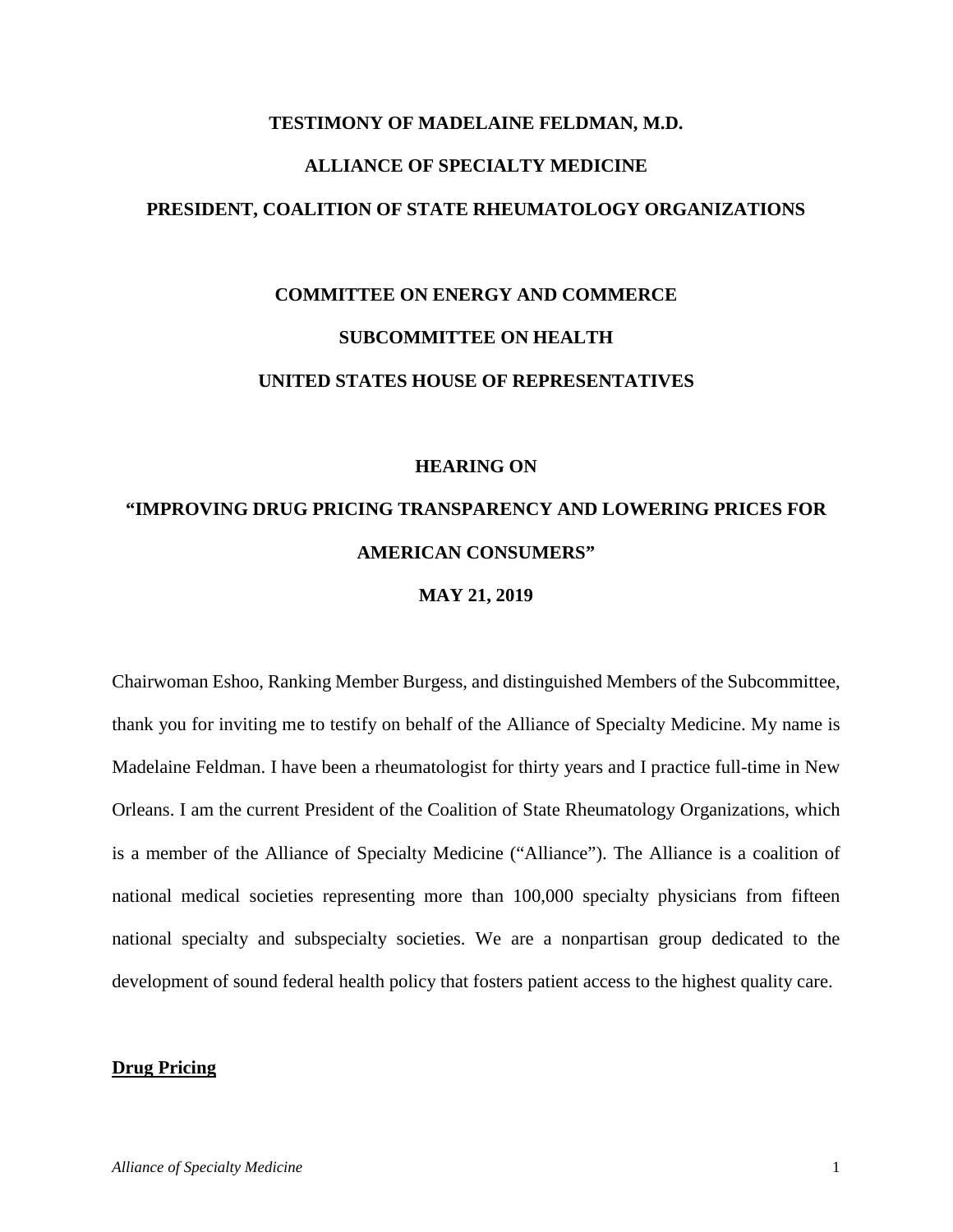The treatment of rheumatoid arthritis (RA) has changed dramatically since I graduated from medical school in the eighties: we have evolved from being able to provide only symptomatic relief to the discovery of therapies that actually impact disease activity and slow down or even halt joint damage. The difference this has made to RA patients is nothing short of miraculous. Not that long ago, an RA diagnosis would lead to inevitable disability. That is no longer true. With appropriate disease management, people with RA can lead long and physically active lives.

In the last decade, however, the out-of-pocket cost for these treatments has risen to the point where many patients can no longer afford them. Even products that have been on the market for over a decade continue to rise in price each year, all while patients are being asked to shoulder ever-increasing deductibles and coinsurances. This has a direct impact on patient care: I have seen far too many patients ration doses or forego a prescription due to cost.

This Subcommittee has the difficult job of having to balance protection of innovation for future patients with current patients' need for relief from high costs. I hope you will find it helpful to hear my feedback as a practicing physician on some of the policies under consideration by the Subcommittee, as you work to strike this balance.

#### **Reporting on Pharmaceutical and Device Samples[1](#page-1-0)**

The Physician Payments Sunshine Act ("Sunshine Act") was enacted as part of the Affordable Care Act, with the purpose of increasing transparency of relationships between manufacturers and the prescribing community. Section 3 of the Prescription Drug STAR Act (H.R. 2113) would broaden the scope of the Sunshine Act to include the total quantity and value of pharmaceutical and device samples in manufacturers' reporting.

<span id="page-1-0"></span><sup>&</sup>lt;sup>1</sup> H.R. 2113 ("Prescription Drug STAR Act"), Section 3: Requirement for Manufacturers of Certain Drugs, Devices, Biologicals, and Medical Supplies to Report on Product Samples Provided to Certain Health Care Providers.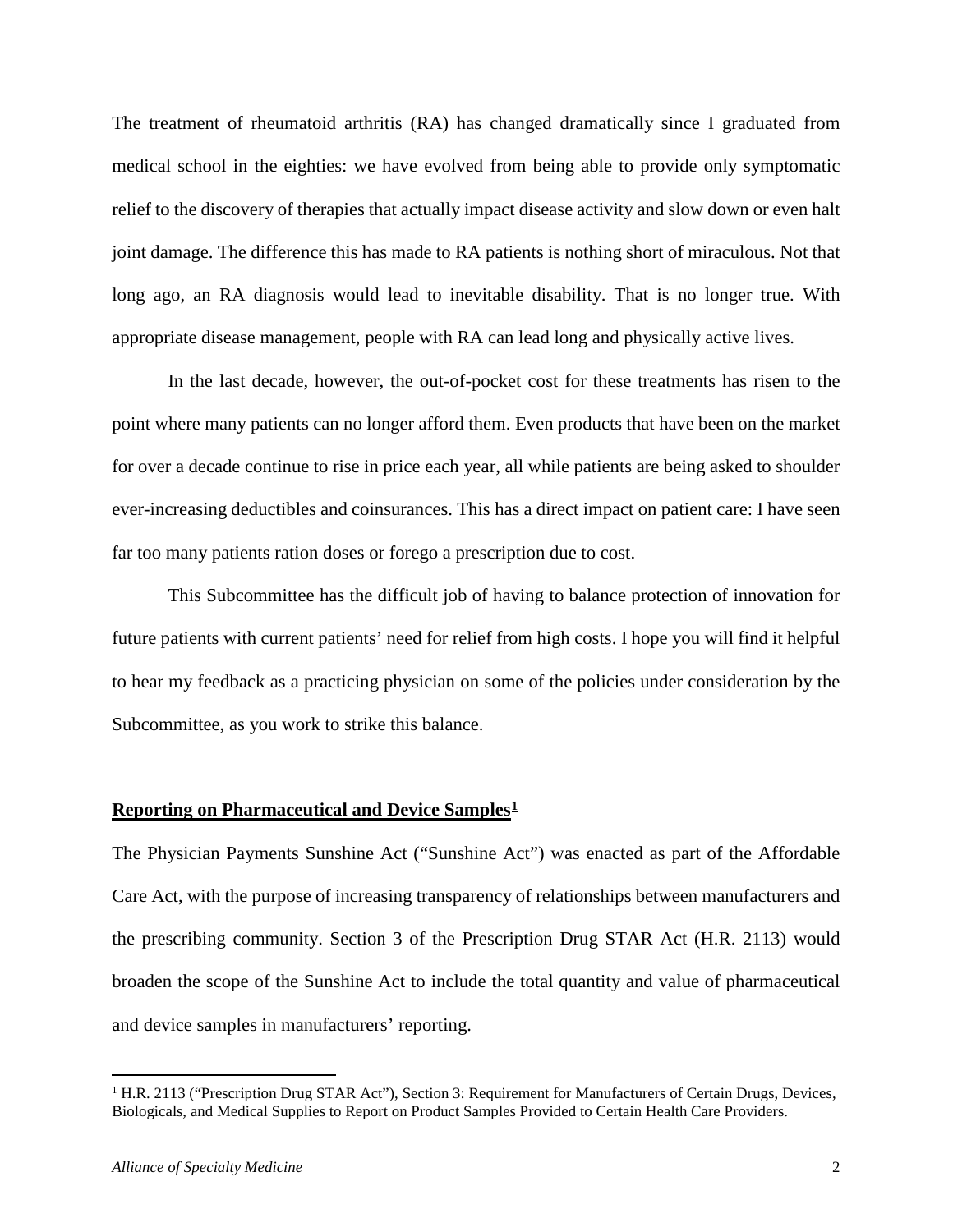### Samples in Rheumatology

In rheumatology, we do not receive samples of infused products. We receive samples of selfinjectables or small molecule pills. The choice of treatment is not determined by what samples the office has because we receive samples of all specialty medications. In our specialty and many others, the out-of-pocket cost of the available products can be incredibly high: in some Medicare Advantage plans, patients may pay a 30% coinsurance. Since some of these products have list prices in the thousands of dollars, this puts treatment out of reach for many patients.

Even those who can afford these out-of-pocket costs are subject to aggressive utilization management by insurers and their pharmacy benefit managers (PBMs). Patients may wait weeks or even months before getting final approval and actually obtaining the medication. Prior authorizations have gone so far that they are sometimes required before a neurosurgeon can treat a gunshot wound to the head. To someone outside of the medical profession, this may sound absurd. For those of us who practice at the intersection of expensive drugs and complex, chronic disease, it is sadly unsurprising. Yet, similar to patients in need of high-level trauma care, in the case of a progressive, irreversible disease like rheumatoid arthritis, patients do not have the luxury of time. In these cases, when time is of the essence, we can offer samples of the proper medicine to the patient and teach them how to use it, all at no cost to the patient or the insurer while waiting for approval and delivery of the needed medication. Before even trying to get approval for specialty medicines for which there are no lower cost alternatives, all of the less expensive medicines have been tried and failed. Access to these samples make the difference between a patient beginning the timely treatment necessary to save their joints, or not.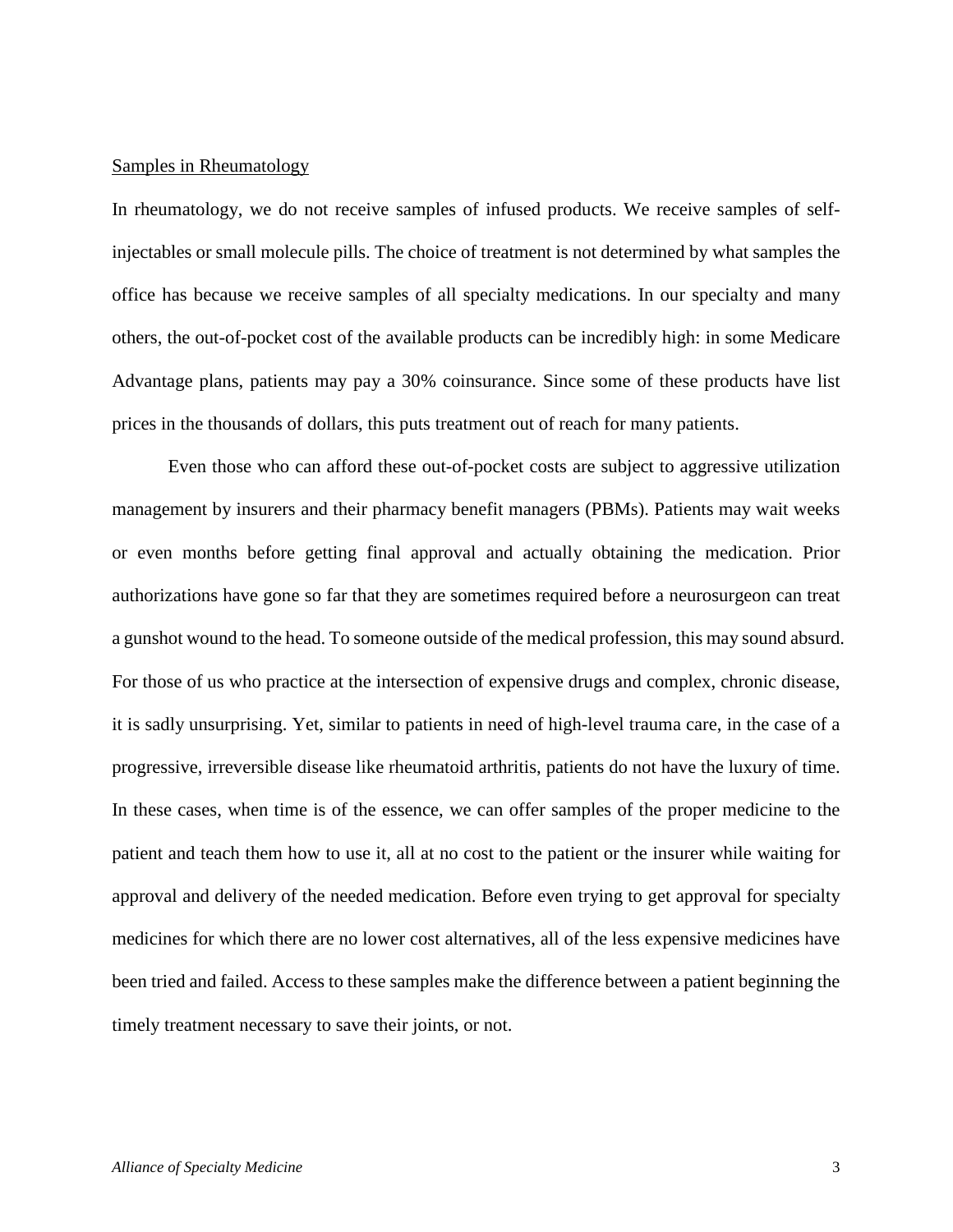Another equally important aspect of having in-office samples, particularly of expensive drugs, is that it offers the ability to check for side effects and tolerability before the patient or the payer incur significant costs. Access to samples enables us to evaluate the product's efficacy and tolerability in a way that is financially risk-free to the patient.

Physicians derive no financial benefit from samples. In fact, samples require staff resources to receive, store, and manage inventory.

### MedPAC Recommended Limited Publication of Data

Data disclosed via the Open Payments program has helped shed light on the relationships between manufacturers and the prescribing community. And while MedPAC has been cited as recommending reporting on samples, MedPAC never recommended gathering this information and publishing it on a public website. In its June 2017 report, MedPAC recommended that "the Secretary should make information reported by manufacturers on free drug samples available to oversight agencies, researchers, payers, and health plans." MedPAC recommended that Congress authorize and require the Secretary to make this information available to these entities *under data use agreements*: any entity requesting access to this data would have to sign confidentiality and data use agreements. In its discussion of samples, MedPAC noted that "samples clearly offer benefits for many patients."<sup>[2](#page-3-0)</sup>

The provisions in H.R. 2113, however, would go much farther than the MedPAC recommendation, by publishing the information publicly online, for any member of the public to characterize as they see fit. I fear that this will have a chilling effect on manufacturers' willingness to provide these samples. There is little value in this approach other than enabling the creation of

<span id="page-3-0"></span><sup>&</sup>lt;sup>2</sup> MedPAC Report to the Congress: "Medicare and the Health Care Delivery System" (June 2017), Chapter 6, "Payments from drug and device manufacturers to physicians and teaching hospitals in 2015".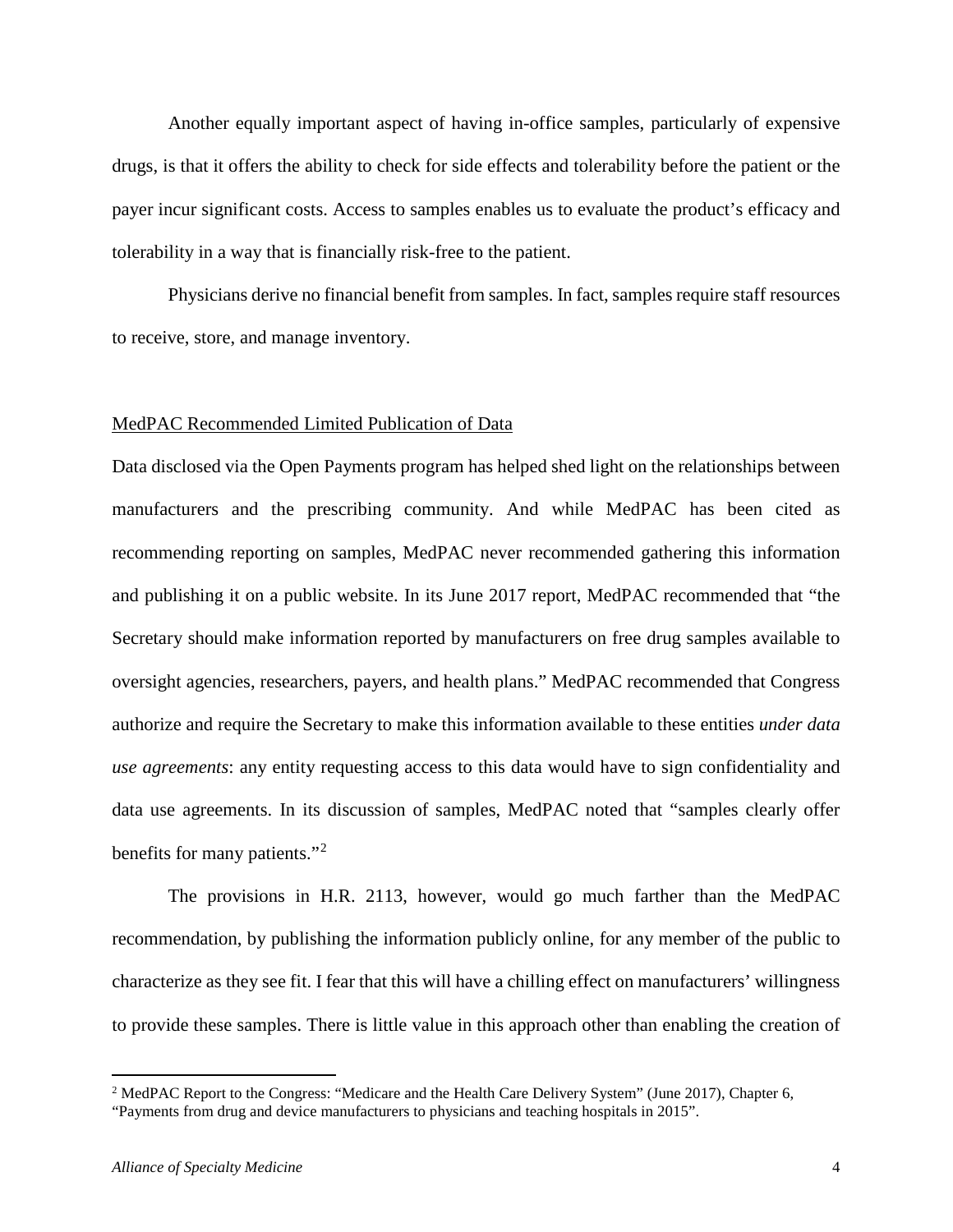shame campaigns against physicians and manufacturers by Twitter experts, bloggers, and the like and, as a result, potentially reducing the availability of samples. I hope that the information provided above illustrate why that would be detrimental to patients.

Physicians in no way profit from having these samples in their offices and the false implication that they do, by publishing the cost of the samples, is harmful to the doctor-patient relationship and undermines patients' trust in their physicians. We urge the Congress to more closely follow MedPAC's recommendations to accomplish the important goals of H.R. 2113 without the bill's unintended consequences for patients.

### **Disclosure of Rebates[3](#page-4-0)**

Section 5 of H.R. 2113 would require publication of generic dispensing rates and price concessions by class of drug. Like many other stakeholders, the Alliance has noted in the past that the current rebating system creates perverse incentives that are not serving patients well. Most notably from the perspective of our patients, there is data to suggest that beneficiaries are not currently benefiting from price concessions in the form of reduced cost-sharing, as their coinsurances are based on list prices. Additionally, as I described earlier in my testimony, our member physicians report everincreasing and aggressive utilization management tactics by PBMs that are interfering with the practice of medicine.

Further, as physicians, we wonder why formularies change constantly when the clinical value of the various products stays the same. In rheumatology, this is particularly pronounced. I have patients who are stable on a biologic treatment who have received letters from PBMs urging them to switch to a completely different medication, often another biologic, because it may be a

<span id="page-4-0"></span><sup>3</sup> H.R. 2113 ("Prescription Drug STAR Act"), Section 5: Public Disclosure of Drug Discounts.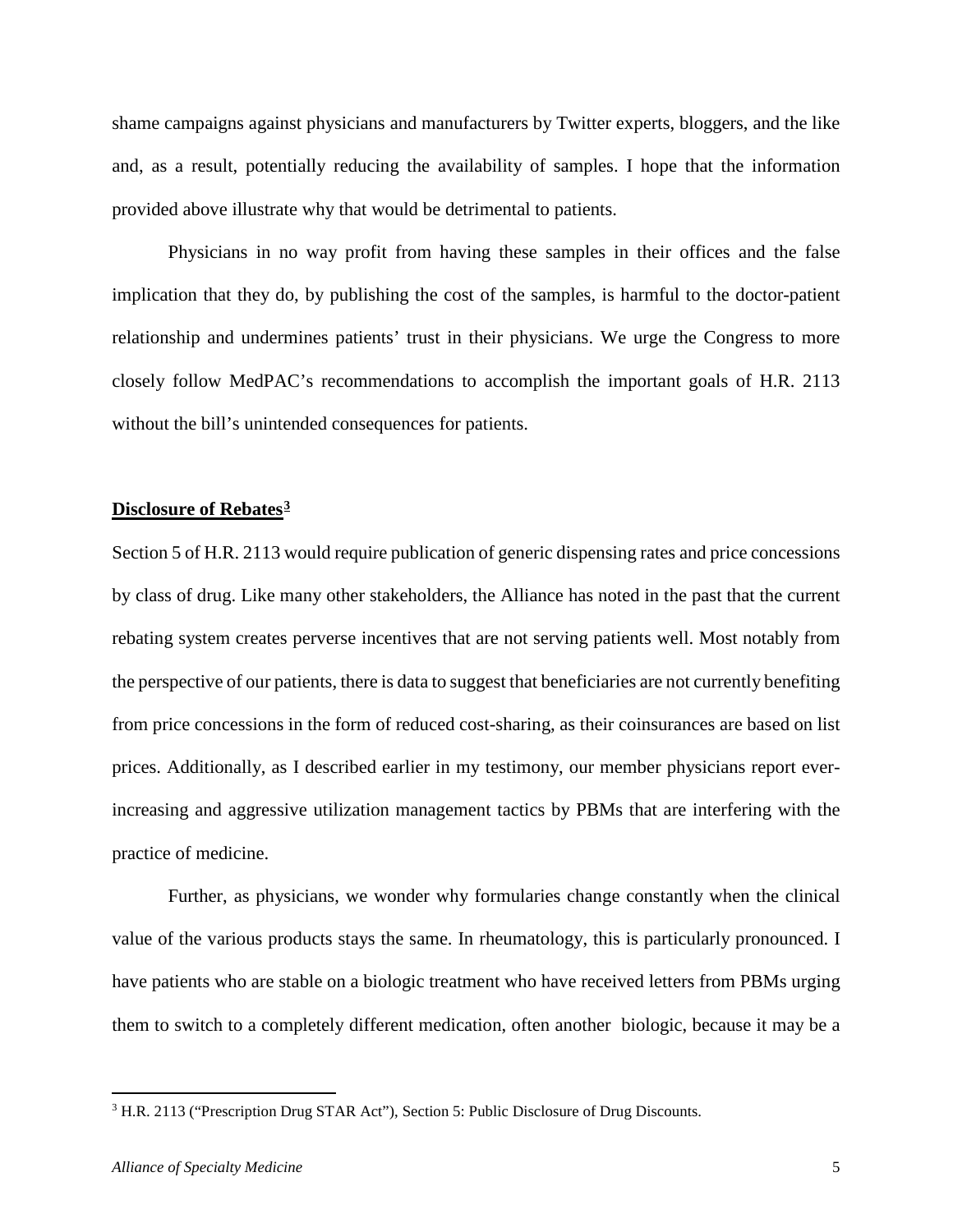less costly alternative. But the letters fail to note that such a switch would not always be less costly for the *patient*, nor is it good clinical practice or standard of care to switch a stable rheumatoid arthritis patient for non-medical reasons. This just happened to a long-time patient of mine, who is stable on a medicine with a unique mechanism of action: his PBM sent him a letter urging him to switch to a medication with a totally different mechanism of action, even though there is no clinical reason to do so. These letters are usually the PBM attempting to drive the patient to the product that provides a bigger price concession to the PBM. Sometimes, that product will actually have a *higher* list price.

It would be beneficial to disclose the financial transactions that play a role in formulary design because then we can begin to understand to what extent financial considerations are trumping clinical ones. This includes not only the formulary rebates but all of the price concessions, including those kept by the PBMs such as administration and price protection fees. Since price concessions are the basis for formulary design, the resultant utilization management requirements do not appear to be clinically driven. Rational utilization management would be based on safety, efficacy, and lowest list price. In light of these concerns, we support disclosure of rebates and other price concessions made to PBMs by manufacturers.

### **Drug Pricing Transparency[4](#page-5-0)**

Section 2 of H.R. 2113 would require drug manufacturers to submit justifications for price increases over a certain percentage or launch prices over a certain threshold amount. We believe in transparency in pricing across the board. If manufacturers must justify their prices, however,

<span id="page-5-0"></span><sup>4</sup> H.R. 2113 ("Prescription Drug STAR Act"), Section 2: Drug Manufacturer Price Transparency.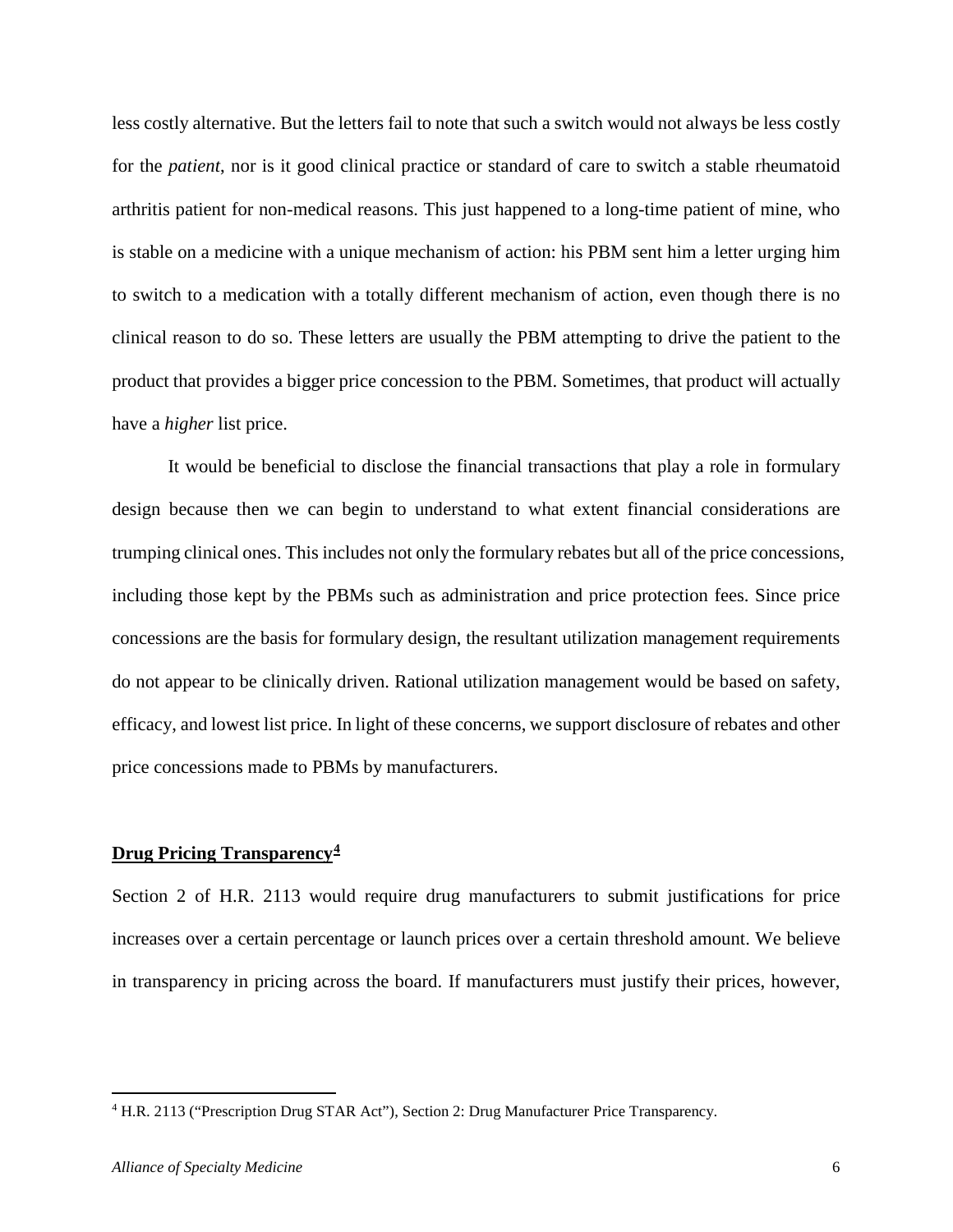they should be allowed to include information related to the price concessions in their contracts with PBMs, even if that information is otherwise confidential or proprietary.

#### **Out-of-Pocket Cap in Medicare Part D**

The Part D benefit design did not contemplate the prescription drug market as it is today. In rheumatology, we are in a unique position in that the drugs we prescribe are covered by Parts B and D, depending on the administration of the product. For Medicare beneficiaries, Part B is much more preferable because many beneficiaries have some type of supplemental coverage, which is not the case in Part D. Additionally, Part B is free of middlemen, resulting in an open formulary structure with annual spending growth rates increasing at a slower pace than those of Part D drugs.

When an RA patient ages into Medicare and is stable on a drug covered by Part D, they often can no longer afford the Part D drug and must either switch to a Part B medication or hope they qualify for a foundation to pay for their medication. This happens because, while they previously had the benefit of copay assistance programs, this type of assistance is prohibited in Medicare. Thus, the patient suddenly has to pay a full 25% coinsurance on the list price of a product that used to cost them a more manageable out-of-pocket amount. Once they reach the catastrophic cap, the patient still owes 5% of these expensive products – and, given the high list prices, even that is often too much for the average Medicare beneficiary. This economically driven "forced" switch can result in loss of control of the disease which ultimately can lead to higher medical costs in the long run. If for some reason the patient cannot take a part B medication, they may lose all access to any medication that works for them, leading again to increased costs to the patient and the system.